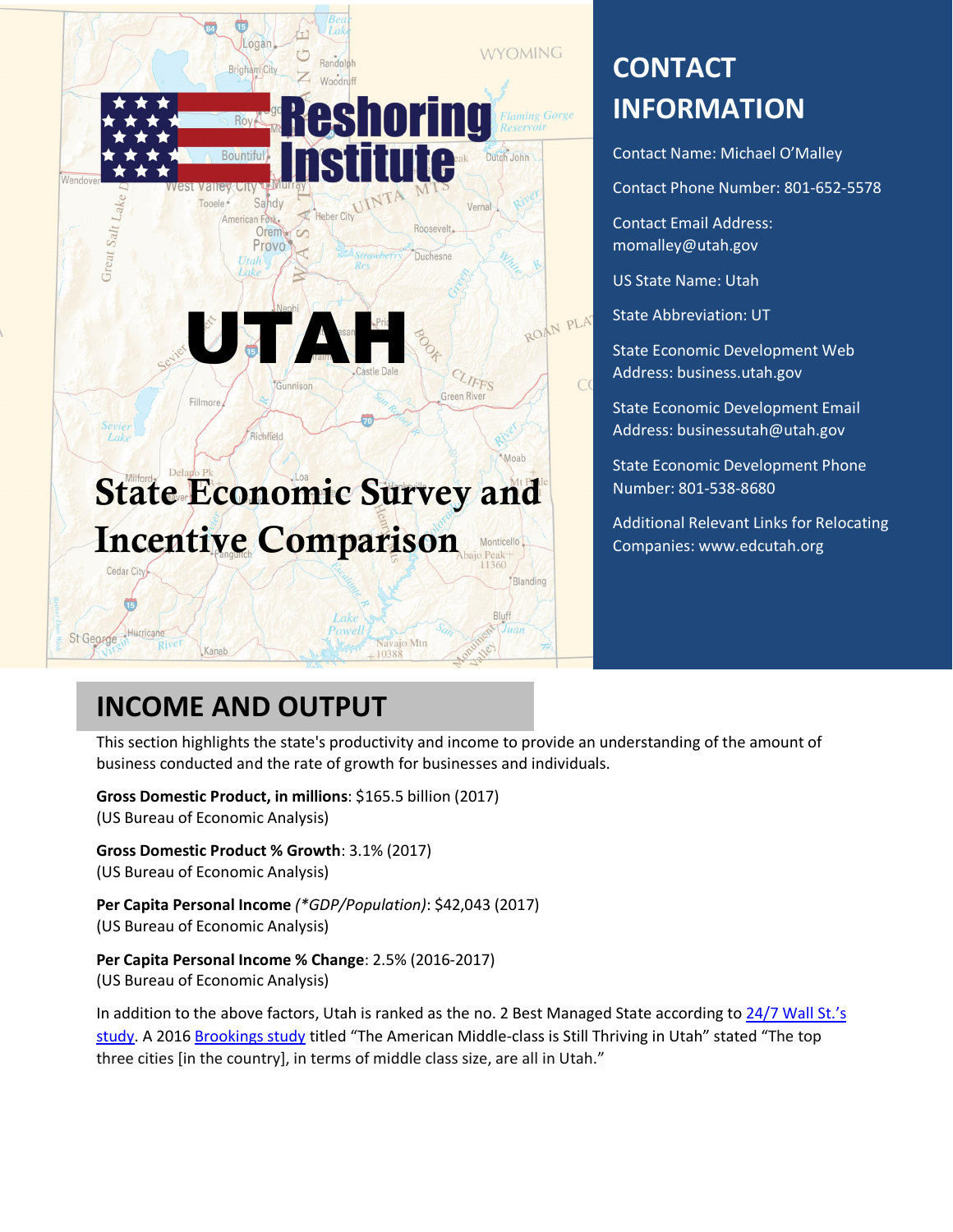# **WORKFORCE**

This section gives manufacturers an idea of the industry's environment in the state, including the makeup of the available workforce, the labor requirements, and recent trends.

**Total Population**: 3,101,833 (2017) – Please note that with Utah has the nation's lowest median age: 30.7 significantly younger than the national average of 37.9. (US Bureau of Economic Analysis)

**Total Civilian Labor Force**: 1,573,889 (December 2017, seasonally adjusted) (Utah Department of Workforce Services)

**Total Number of Persons Employed**: 1,523,739

**Total Number of Persons Unemployed**: 50,150

**Unemployment Rate %:** 3.2%

**Manufacturing Employment**: 130,580 average employment (2017 4<sup>th</sup> quarter) (Utah Department of Workforce Services)

**Professional and Business Services Employment**: 213,673, average employment (2017 4th quarter) (Utah Department of Workforce Services)

**State Right-to-Work Law Y/N**: Yes

#### **Large Factory Openings during Previous year:**

Here is a representative list of recent openings:

**Stadler Rail:** a Swiss rail-car company will expand and build a new manufacturing plant in Salt Lake City creating 1,000 jobs over the next 10 years. (The Enterprise Business Journal)

**Mueller Industries**: a leading manufacturer in the copper and brass industries, headquartered in Tennessee expanded in Cedar City, Utah adding 125 jobs to the community. (The Enterprise Business Journal)

**Biomerics**: leading medical device manufacturer for the cardiovascular market announced a new headquarters in Salt Lake City. Expected investments toward the expansion are \$38.5 million over the next 8 years, adding over 380 new jobs.

(The Enterprise Business Journal)

**Biovation labs:** manufacturer for the nutraceutical and supplement industries, opened a 104,000 square foot headquarters and manufacturing facility in West Valley City, adding 200 jobs. (The Enterprise Business Journal)

**SealMaster:** a leading global supplier of pavement supplies, opened a manufacturing plant in West Valley City.

**Large Factory Closures during Previous year:** n/a

#### **Additional narrative:**

In addition to an active manufacturing base, Utah is home to the Utah Manufacturers Association (https://umaweb.org), the state's oldest industry association. Since 1905, the UMA has been vigilant in protecting the interests of the manufacturing industry - from workforce, safety, employee development, public policy both locally and nationally, business development, and community outreach initiatives.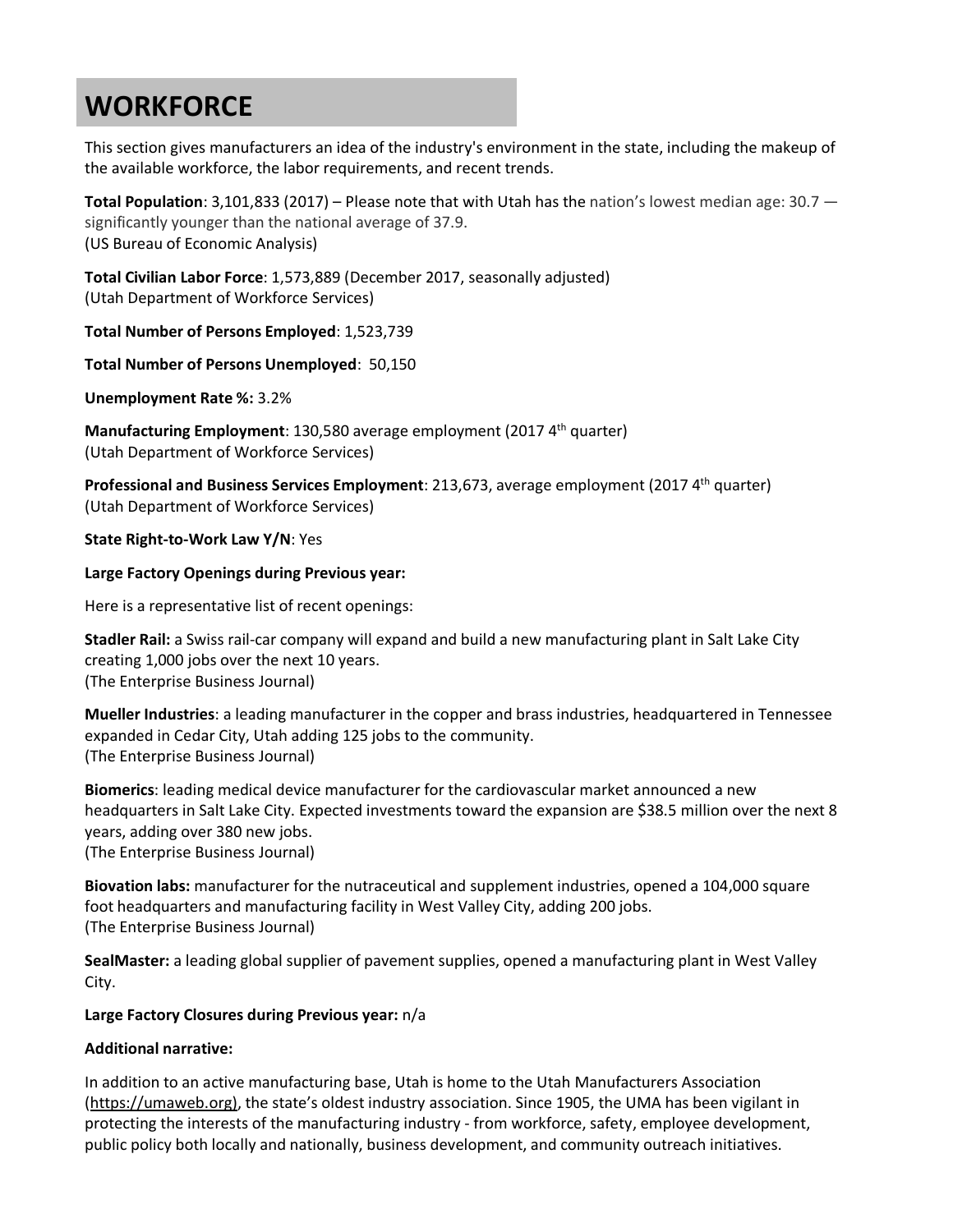UMA's legislative / regulatory agenda is set by the UMA Board of Directors after receiving input from various committees and the general membership. By drawing on the in-house expertise of member companies throughout the state, the UMA can address the concerns of its diverse membership. The UMA develops and streamlines legislation and regulation in the following areas:

- · Economic Development
- **Education**
- **Environment**
- · Health Care
- · High Technology
- · Human Resources
- · Small Business
- · Taxation
- · Transportation
- Unemployment Compensation
- · Workers Compensation
- · Workforce Services: Welfare / Job Training / Job Placement

The UMA serves as a liaison between Utah's business community and the State Legislature during each Session and Interim Committee meetings - analyzing legislation, researching and preparing position papers, and testifying before legislative committees.

## **EDUCATION**

This section provides further insight into the potential workforce education levels, advanced areas of education, and partnerships between higher education and industry for insight into quality of labor force and growth sustainability.

**% High School Diploma or More**: 91.2% have at least a high school diploma (Utah Facts)

**% Bachelor's Degree or Higher**: 31.1%

**Enrollment in Higher Education Institutions**: 175,509

**Science and Engineering Graduate Students**: 6,977

**List of High school, College, or University Manufacturing Partnership Programs** *These are partnerships with manufacturers to help train future employees in certain skills:*

**Talent Ready Utah:** In 2017 Gov. Gary Herbert announced a new initiative Talent Ready Utah which focuses on enhancing education and business partnerships to build a skilled workforce. This initiative includes the pathway programs which focus on stackable credentials and work-based learning. Please see four pathways examples below:

- Utah Aerospace Pathways program
	- $\circ$  Graduate from high school with a certificate in aerospace manufacturing and a guaranteed interview with a partner company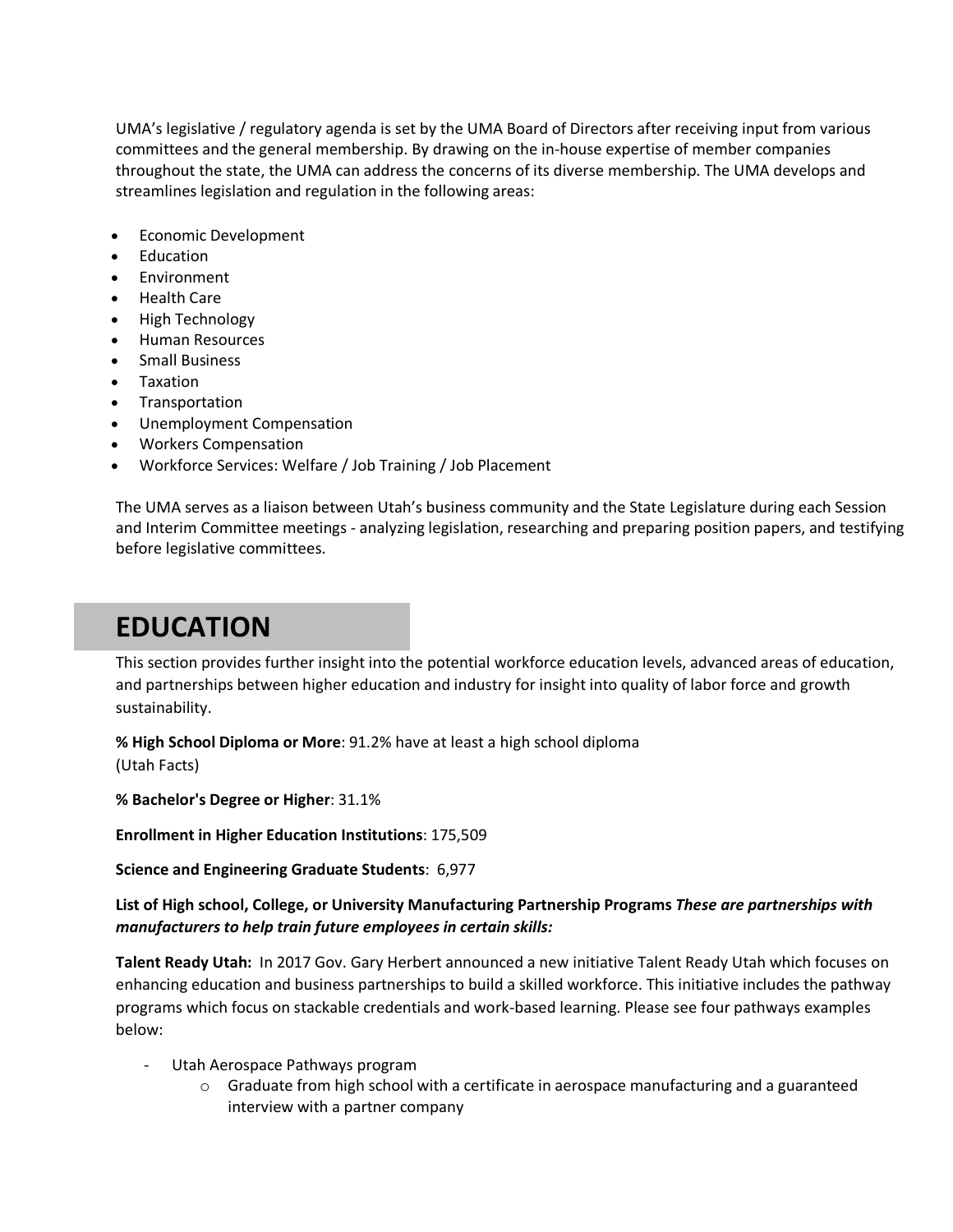- o Participating companies include; Boeing, Northrup Grumman, Albany Engineered Composites, Hexcel, Hill Air Force Base, MSC Aerospace, Kihomac, and Janicki Industries
- o Semester 1: Students complete an entry level course in their high schools.
- $\circ$  Semester 2: Students complete a more hands-on course with a post-secondary partner, as well as participate in a 48-hour externship with a partner company.
- Tech Pathways Program
	- $\circ$  Utah leads the country in tech job growth, and this program will fill critical needs by connecting high schools, colleges and universities, and businesses.
	- o Participating companies are Dell EMC, DOMO, Instructure, Pluralsight, Workfront, Xactware, Banyan, Nuvi, Microsoft, Qualtrics and InsideSales.
	- o The following regions are offering the pathway:
		- Nebo, Provo and Alpine School Districts in articulation with Mountainland Tech College and Utah Valley University (UVU).
		- Canyons School Districts in articulation with Salt Lake Community College (SLCC) and the University of Utah.
			- Davis School District in partnership with Davis Tech College and Weber State University.
	- $\circ$  Students will have the opportunity to enter into a pathway in a specific tech career while participating in work-based learning like job shadows or apprenticeships.
- Diesel Tech Pathways
	- $\circ$  Provides high school students with the opportunity to get a leg up into the diesel industry. Students can complete one of the two years of diesel training in this program.
	- o Participating regions include Jordan, Canyons, Nebo, Provo and Alpine school districts.
	- o Post-secondary partners include Mountainland Tech College, Salt Lake Community College and Utah Valley University.
	- o Participating companies include Geneva Rock, Wheeler Cat, Kenworth Sales Company, Cummins Rocky Mountain, Kilgore Companies, Jackson Group, CR England, Komatsu, UTA and others.
- Medical Innovations Pathway
	- o High school students receive a Medical Innovations Certificate as well as a guaranteed interview with a partner company.
	- o Skills developed include medical device manufacturing and laboratory science.
	- o Participating companies include BD Sandy, Biomerics, Edwards Lifesciences, Fresenius Medical Care, GE Healthcare, Merit Medical, Nelson Laboratories, Sorenson Forensics, Stryker, Varex Imaging.
	- $\circ$  The program is available in many regions in the state including the following school districts: Alpine, Jordan, Canyons, Granite, Tooele and Davis.

**Salt Lake Community College:** Full service workforce training customized to unique business needs.

#### **List of Additional Manufacturing Training Programs:**

**Custom Fit Training:** Provides Utah's business's with a well trained workforce by providing partially subsidized training programs

- Company Eligibility: Located in Utah, for profit, pays taxes to the State of Utah, trainees are W2/W4 employees of the company, Custom Fit Training coordinator is involved in the procurement and training implementation.
- Program Benefits: Receive training consulting services and tuition assistance for training that is aligned with industry needs.
- Participating Colleges: Bridgerland Tech College, Ogden-Weber Tech College, Davis Tech College, Salt Lake Community College, Tooele Tech College, Mountainland Tech College, Uintah Basin Tech College, Southwest Tech College, Dixie Tech College.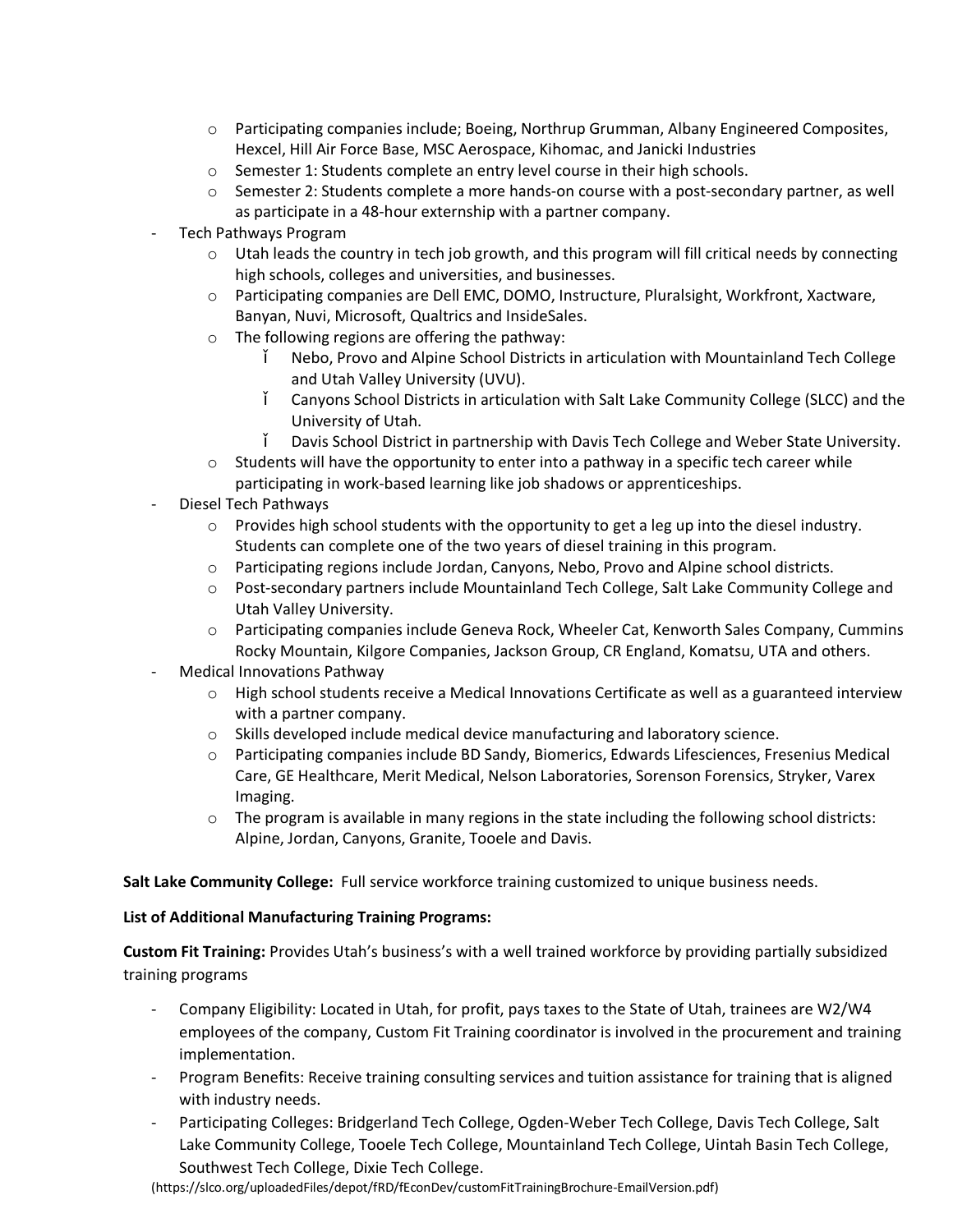**SheTech:** The Women Tech Council hosts a conference for high school girls that encourages them to pursue careers and degrees in STEM and technology

- · In 2017, 2,000 girls participated along with 508 STEM mentors and 150 tech companies.
- · 40 different workshops with many hands on STEM activities.
- · Girls who attend gain the ability to submit to over 250 internships through industry partners. (http://shetechexplorer.com)

**Girls Who Code:** After school clubs that provide free computer science opportunities for girls grades 7-12 with the goal of closing the gender gap in technology.

- · Students work alongside industry partners which enables the girls to learn concepts that they otherwise wouldn't be exposed to.
- · 50 clubs started across the state in 2018. (Utah Governor's Office of Economic Development)

### **List of Future Planned Manufacturing Training Programs** *If known please include expected implementation date:*

The Pathways programs listed above are in an expansion mode, with the projected addition of new school districts through the coming years.

In addition, the 2018 legislative session saw the funding of a Talent Ready Utah Center to coordinate further programs in workforce development.

## **Additional narrative - Utah selected for national Policy Academy to strengthen manufacturing along with Kentucky, New Jersey, and Puerto Rico.**

- · In August 2018, Utah was selected for a national program. "The year-long Policy Academy will guide the states through a planning and implementation process to identify important manufacturing-related partnerships and policies to move their economic development strategies forward."
- · Utah will receive assistance through national experts as well as collaboration with other states, which may focus on skill gaps, accelerating start-up growth, expanding their market, improving their supply chain or other identified priorities.
- The Policy Academy is being coordinated by two national organizations SSTI and the Center for Regional Economic Competitiveness (CREC). As well as support from the Hollings Manufacturing Extension Partnership (MEP) based at the National Institute of Standards and Technology (NIST).

# **COST OF DOING BUSINESS**

This section highlights the costs associated with doing business in the state including taxes, wages, insurance, and energy expenses.

**State Corporate Income Tax %:** 5% - Please note that this rate has not changed in more than two decades. (taxfoundation.org)

**State Individual Income Tax %**: 4.95% - This rate dropped from 5% in the 2018 legislative session. (taxfoundation.org)

**State Level Sales Tax %**: 5.95% (taxfoundation.org)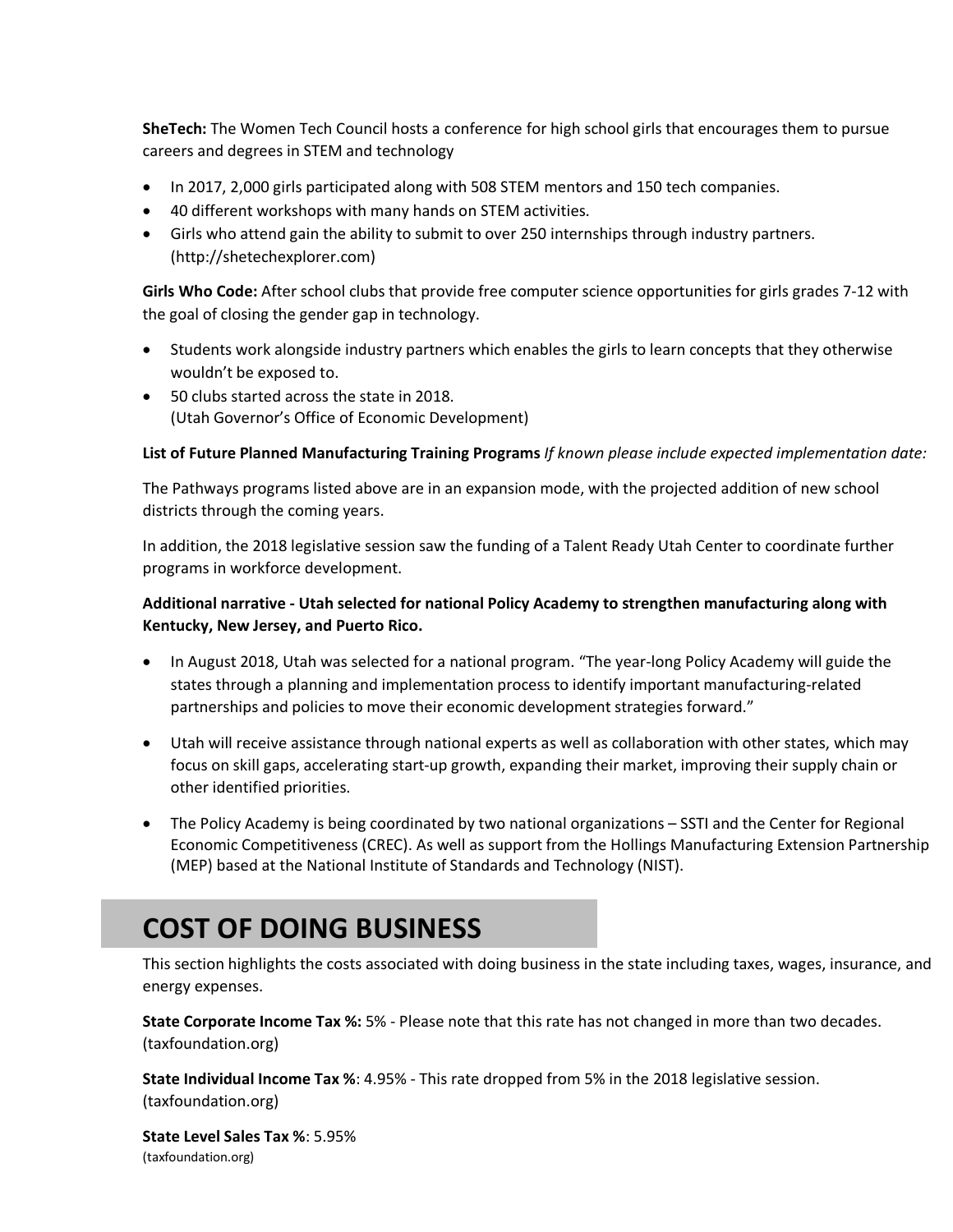**Combined Sales and Use Tax**: 4.70% (tax.utah.gov)

**Unemployment Insurance Tax %** (estimate): Taxable wage base (2018) = \$34,300, rate ranges from 0.10%-7.10%. New employers will pay an average ranging from 1.1% - 5.5% depending on industry. (jobs.utah.gov)

**Additional Relevant Taxes**: Property tax – Utah is ranked no. 4 most favorable by the Tax Foundation.

**Workers' Compensation Employer Insurance Costs per \$100 of Payroll**: \$0.94 (www.insureon.com)

**Average Industrial Electric Rate**: commercial rate in March 2018: 8.10cents/kWh (chooseenergy.com)

**Average Price of Natural Gas Delivered to Industrial Consumers**: \$ 4.14 Mcf (2017 average) (www.eia.gov)

**Average Hourly Earnings of Production Workers in Manufacturing**: \$20.69/hr (May 2018, not seasonally adjusted) (US Bureau of Labor Statistics)

**Minimum Wage (current)**: \$7.25

#### **Pending Legislation Regarding Minimum Wage**: n/a

If you answered YES to the above question, what is the proposed minimum wage: n/a

If you answered YES to the above question, what is the legislative bill number: n/a

#### **Additional narrative:**

According to Bankrate's cost of living index, Salt Lake City compares favorably to other western metros. If you make \$80,000 in the San Francisco metro, you need to make \$XX,XXX in the other metros to maintain a comparable lifestyle.

| <b>Salt Lake City</b> | \$43,718          |
|-----------------------|-------------------|
| Reno                  | \$47,528          |
| Las Vegas             | \$49,070          |
| Denver                | \$49,705          |
| Portland              | \$58,730          |
| Seattle               | \$63,628          |
| Los Angeles           | \$63,628          |
| San Francisco         | \$80,000          |
| Metro                 | Equivalent Income |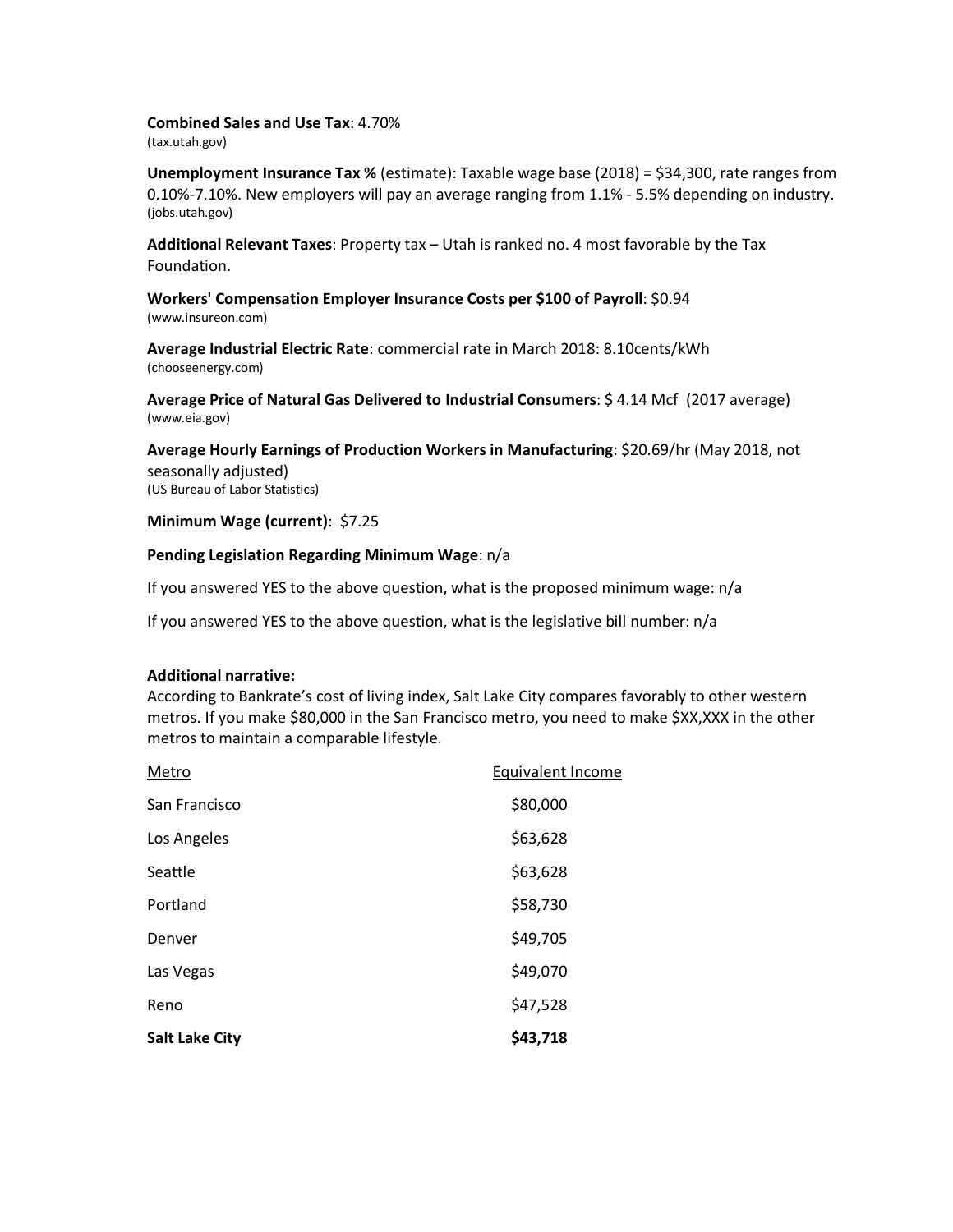# **ENTREPRENEURSHIP AND INNOVATION**

This section underscores the successes of the state in terms of business innovation through awards, venture capital, and intellectual property attainment.

- Utah's culture is one of entrepreneurship. Recently the Kauffman Foundation ranked Utah as the second best state for growth entrepreneurship. In addition, the Consumer Technology Association designated Utah an "Innovation Champion."

## **Total Small Business Innovation Research (SBIR) Awards** *Found at:*

*https://www.sbir.gov/reports/state-summary?year=2016&program\_tid=105791:*

- Total Awards: 1,641, Total Obligation: \$426,235,858.72
- USTAR has assisted Utah companies in winning more than \$27 million in non-equity position funds to advance their technology. In addition USTAR hosts seminars, brings in speakers and works with SBIR/STTR program leaders to strengthen Utah within the ecosystem beyond winning awards. With the help of the SBIR/STTR Assistance Center, in recent years Utah companies have been winning awards at about a 25% annual rate, twice the national average.

## **Total Small Business Technology Transfer (STTR) Awards** *Found at:*

*https://www.sbir.gov/reports/state-summary?year=2016&program\_tid=105792:*

- Total Awards: 173, Total Obligation: **\$**52.2 million

### **Venture Capital Deals, in millions:**

- In 2017, Utah's 50 venture capital firms raised \$56 million to fund startup companies and expanding companies.
- In 2017, companies received \$818 million in venture capital investments (26% increase in dollars received from prior year).
- Utah capital investments grew from \$3.8 billion in 2010 to \$5.2 billion in 2016 (36% increase from prior year).
- Expansion stage companies received \$417 million from investors in 2017 (170% increase from prior year).
- Number of VC deals and funding per deal have both outpaced the national average since 2009

(MWCN Report, www.deseretnews.com)

**% of State with Internet Accessibility**: 95.3% of Utahns have access to wired broadband 25mbps or faster. According to Akamai, in 2017, Utah had the 10<sup>th</sup> fastest average broadband speeds in the nation, and the fastest in the West.

**Newly Registered Businesses**: 12,045 in 2017 (bls.org)

**Newly Registered Patents:** 1,595 in 2017 (www.uspto.gov)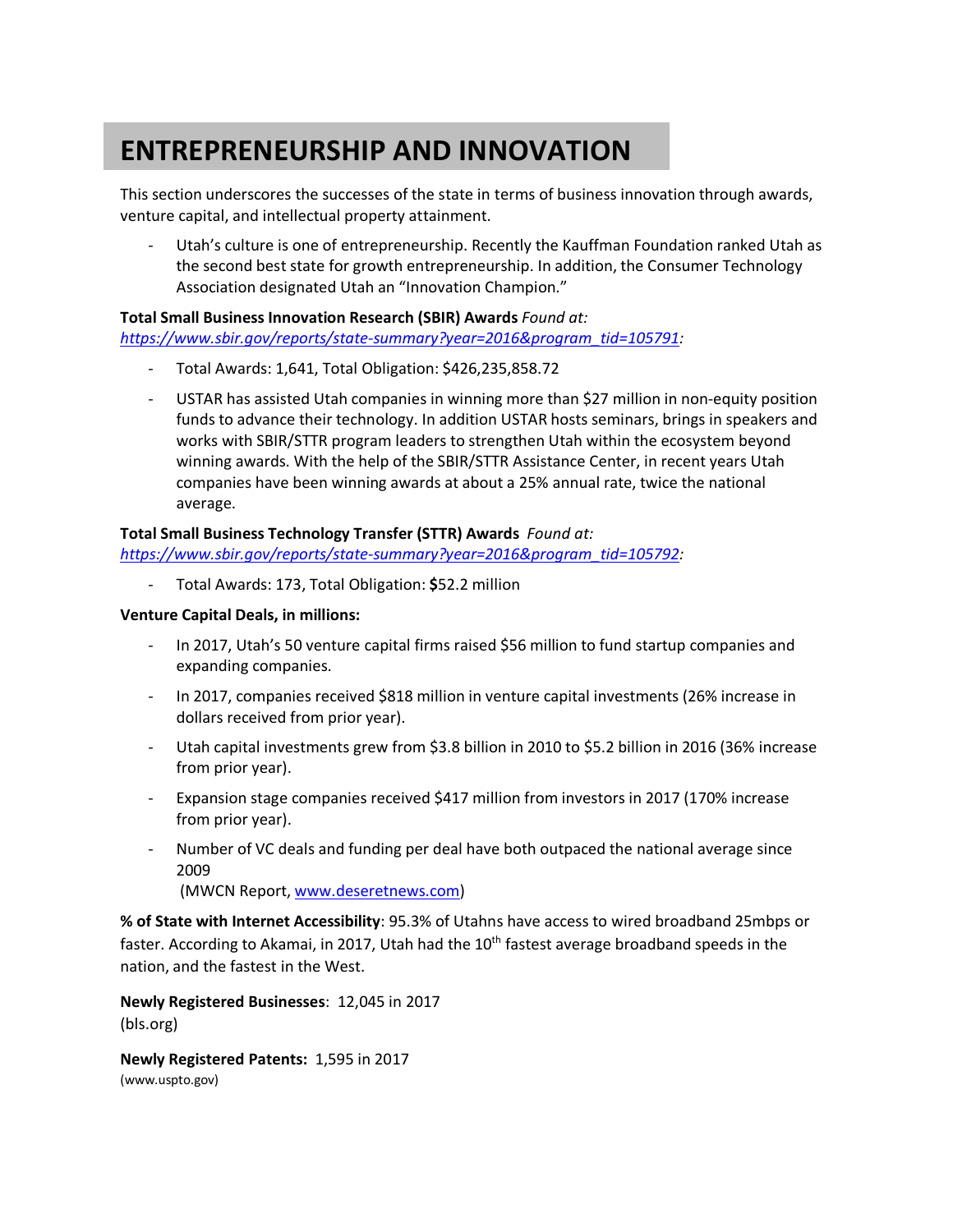# **FOREIGN DIRECT INVESTMENT**

This section provides insight into the amount of current investment overseas and the potential state market for manufacturers to reshore.

### **Foreign Direct Announcements**:

495 international companies have operations in Utah.

### **Foreign Direct Employment**:

- 42,200 workers in Utah are employed as a result of foreign investment (34.4% increase since 2010).
- 40% of all FDI jobs in the state are in the manufacturing sector. (ofii.org)

### **Foreign Direct Investment**:

- First year expenditures (2016): \$1.25 billion
- (bea.gov)
- Mergers and Acquisitions in 2017 (example deals):
	- o Solium Capital of Calgary, Canada acquired Capshare LLC, a web based equity management platform -- \$1,200,000.
	- o Amer Sports in Finland acquired Armada skis -- \$4,100,000.
	- o Guardian Capital Group Limited located in Toronto, Canada acquired Alta Capital Management LLC, a privately owned investment management fund -- \$55,000,000.
	- o Boral, headquartered in Australia, acquired Headwaters Incorporated, a manufacturer of building products -- \$2,600,000 AUD.
	- o Alberta Investment Management acquired Sustainable Power Group, which owns and operates more than 150 utility and commercial distributed electrical generation systems -- \$853,000,000.
	- o Sumitomo Dainippon Pharma, headquartered in Japan, acquired Tolero. Pharmaceuticals, the developer of therapeutics for the treatment of cancer and other diseases -- \$780,000,000.
	- o Sekisui House Ltd in Japan acquired Woodside Homes Inc, a provder of home building and land development services -- \$468,000,000.

(www.mwcn.org)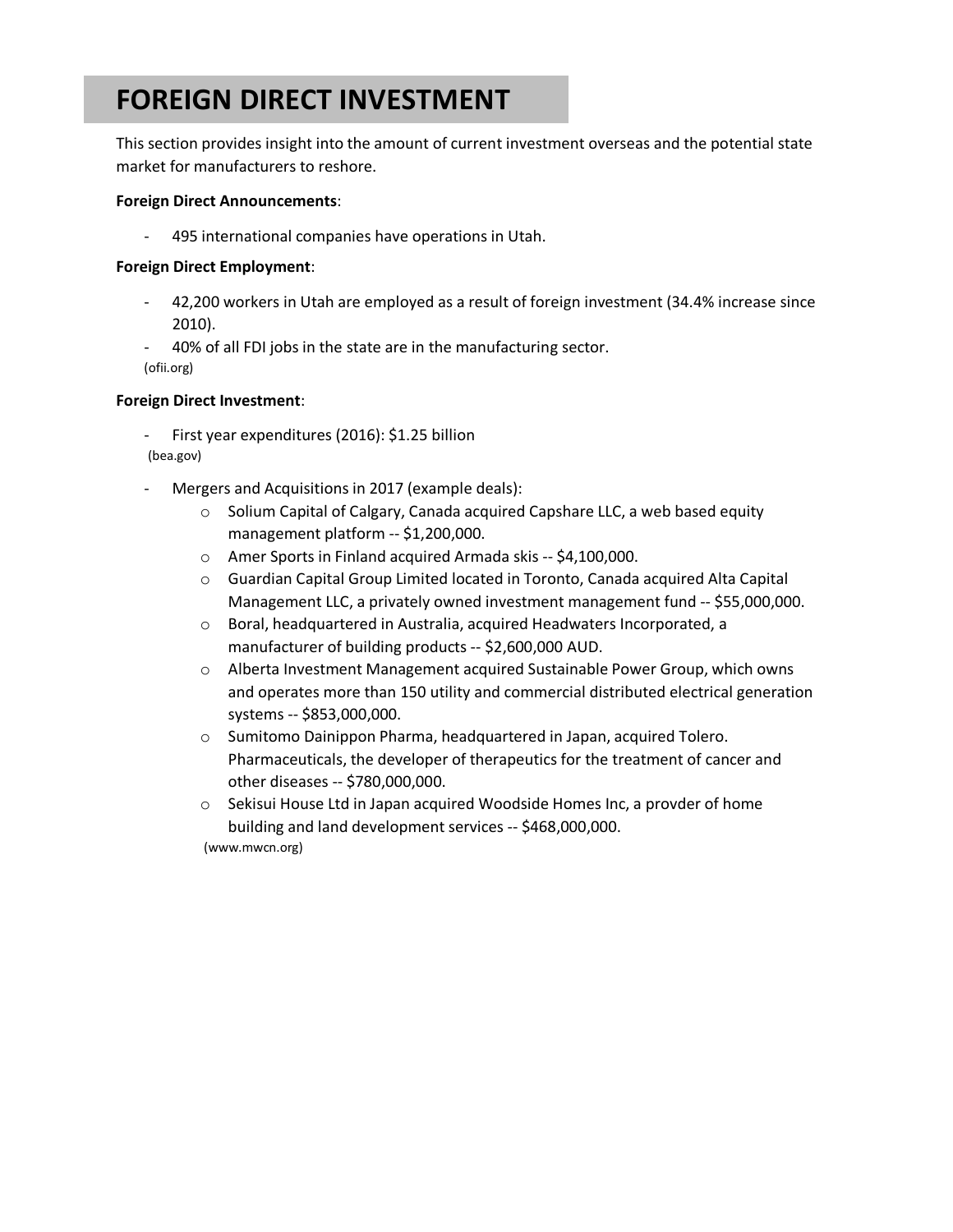# **TRANSPORTATION AND INFRASTRUCTURE**

This section sheds light on the basic infrastructure of the state and what a company can expect in terms of the logistics of shipping their product.

### **Number of major 2 or 4-Lane Highways running through state**: approximately 275

**Number of major railways going through state**: 1,350 miles of railroad track; eight freight railroads operate in Utah; a large Amtrak system is in place for commuters and public transport; Utah Transit Authority serves more than 80% of Utah residents. Utah's Department of Transportation frequently wins national awards for innovation.

(Utah Governor's Office of Economic Development)

**Number of major ports connected to state**: Salt Lake City is home to a full service customs port and has a designated Freeport Center. In addition the newly formed Utah Inland Port Authority is developing an inland port in the Salt Lake City International Airport area.

**Number of airports throughout state**: 154, 7 with commercial service

**Number of International airports throughout state**: 1 with direct flights to the United Kingdom, France, Netherlands, Canada and Mexico

**Number of distribution centers**: Numerous – with notable operations by UPS, Amazon, Lifetime Products, Liberty Mountain, Sundance Catalog, Albertsons, Backcountry.com, Cabela's, Wal-Mart, Costco and Family Dollar.

**Number of foreign trade zones**: 1 (enforcement.trade.gov)

# **INCENTIVES**

The State of Utah's main incentive – the Economic Development Tax Increment Financing (EDTIF) program – is post-performance in structure (see description below).

## **Pending Legislation**

Proposed Incentives Currently Pending Approval (Y/N): No

If you answered YES above, please describe the pending incentives including the bill number if applicable: n/a

## **Cash Incentives**

Does the state provide any CASH incentives? (Y/N): Not at the state level. Local communities may consider such approaches.

If you answered YES above, please provide details of this incentive including the contact information and website if applicable: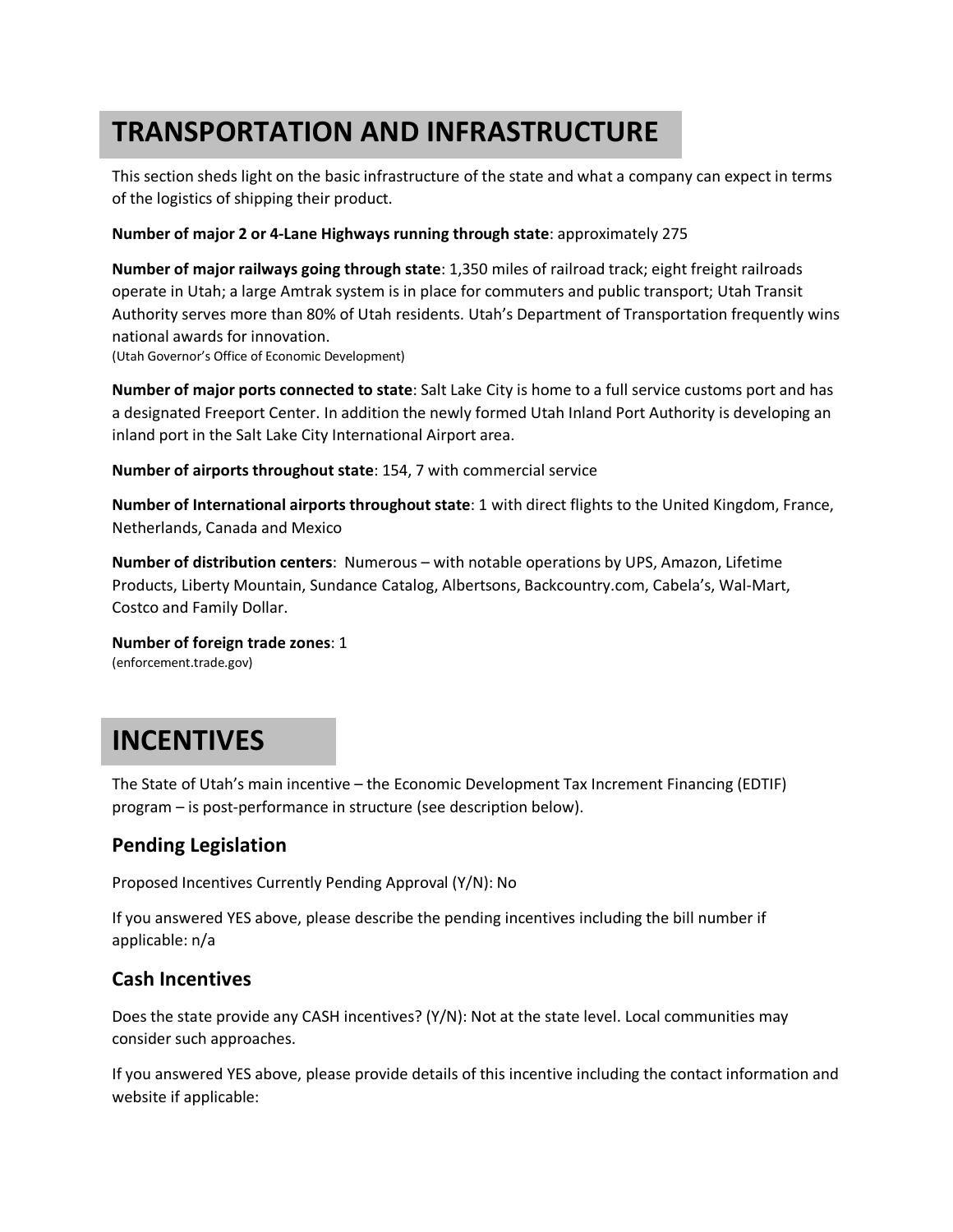## **State Tax Credits**

Does the state provide any Tax Credit incentives? (Y/N): Yes

If you answered YES above, please describe the available tax credits:

### **Economic Development Tax Increment Finance (EDTIF):**

- Post-performance, refundable tax credit for up to 30% of new state revenues with a maximum term of 20 years (current agreement averages stand at 20% for seven years).
- Incentives are available to companies seeking relocation and expansion of operations to the state of Utah.
- To qualify, the business must create at least 50 jobs with wages that meet or exceed 110% of the county average wages.
- Activity (since inception): 42,962 incented projected jobs, \$29.6 billion incented projected wages, \$6.5 billion incented projected cap-ex, \$2.5 billion incented project state tax revenue, 109 incentives offered.

(Utah Governor's Office of Economic Development and le.utah.gov)

## **Targeted Business Tax Credit (TBTC):**

- Encourages private investment and creation of jobs in rural Utah with populations less than 25,000.
- In 2016 GOED approved four applications with each allocated a \$100,000 cap.

## **Research Tax Credits:**

- Businesses engaged in qualified R&D may be eligible for non-refundable, post-performance income tax credits.
- Corporate and individual income tax credits include up to 5% for qualified research activity.

## **High Cost Infrastructure Tax Credit (HCITC):**

- Supports investments in qualifying cost intensive, natural resources-based infrastructure projects. Managed by the Office of Energy Development.
- -

## **Motion Picture Incentive Program (MPIP):**

- Refundable tax credit or cash rebate for approved productions and operates on a postperformance basis on expenditures that are made in state.
- Encourages respective industry companies to make Utah a destination for production of motion pictures, television series, and digital projects.
- To qualify, must send a minimum of \$1 million in the state and make other important investments, such as hiring local cast and crew.
- If approved, eligible for a rebate of 20 25% on dollars spent in state.

(le.utah.gov and Utah Governor's Office of Economic Development)

## **State Tax Exemptions**

Does the state provide any Tax Exemptions? (Y/N): Yes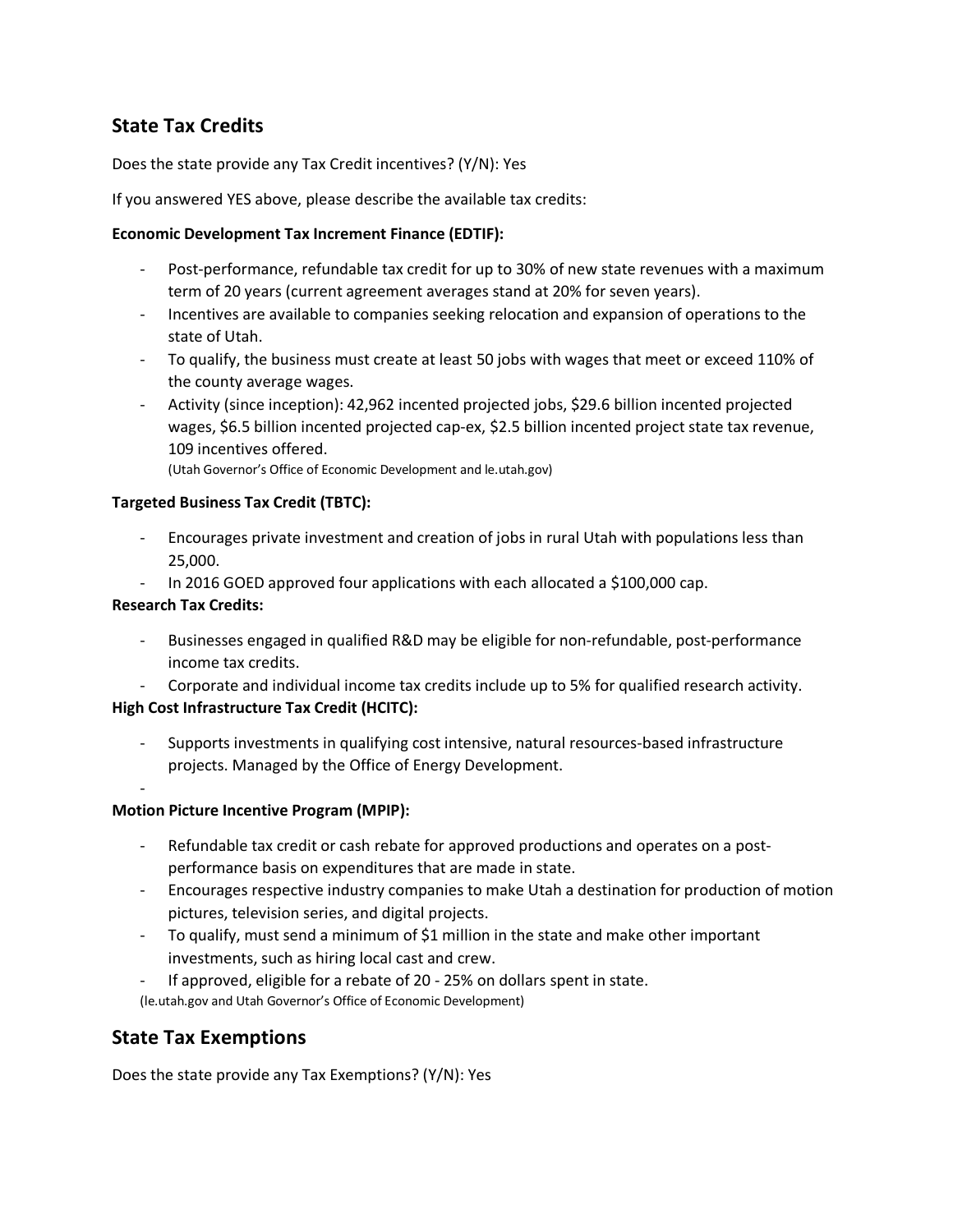If you answered YES above, please describe the available tax exemptions:

Exemption from Utah Income Tax:

- You are exempt from Utah individual income tax if your federal gross income is less than or equal to the sum of your federal standard deduction plus your federal exemption amount.
- Starting January 1, 2019 sales taxes are exempted from all manufacturing inputs. This includes equipment. Currently anything that lasts over three years as a piece of equipment or input to production is exempt from sales tax.

(incometax.utah.gov and www.umaweb.org)

## **State Grants**

Does the state provide any Grant incentives? (Y/N): Yes

If you answered YES above, please describe the available grants:

#### **Industrial Assistance Fund (IAF):**

- Post-performance grant for the creation of high paying jobs in the state.
- Eligibility: create at least 50 new jobs, pay above average wages, pay at least 110% of the country average wage.
- Business Expansion and Retention Program (BEAR) is a component of IAF, available to rural county economic development offices, Business Resource Centers, Small Business Development Centers, and formal partnership consortiums directly involving these entities within the state for business training and skill development. (le.utah.gov)

## **Rural Fast Track Program (RFTP):**

- Post-performance grant available to small companies in rural Utah, an efficient way to promote business and economic development.
- In 2016, 31 grants were awarded to rural companies.

## **Technology Commercialization and Innovation Program (TCIP):**

- State-funded grant and mentoring program in order to commercialize cutting-edge technologies developed at Utah's colleges and universities, as well as technology developed independently by a small business.
- The program provides grants of up to \$100,000.

## **State Loans**

-

Does the state provide any Low-Interest Financing incentives? (Y/N): Not at this time.

If you answered YES above, please describe the available financing opportunities:

#### **C-PACE financing program**

Utah has offered a C-PACE program since 2013. For more information, visit https://utahcpace.com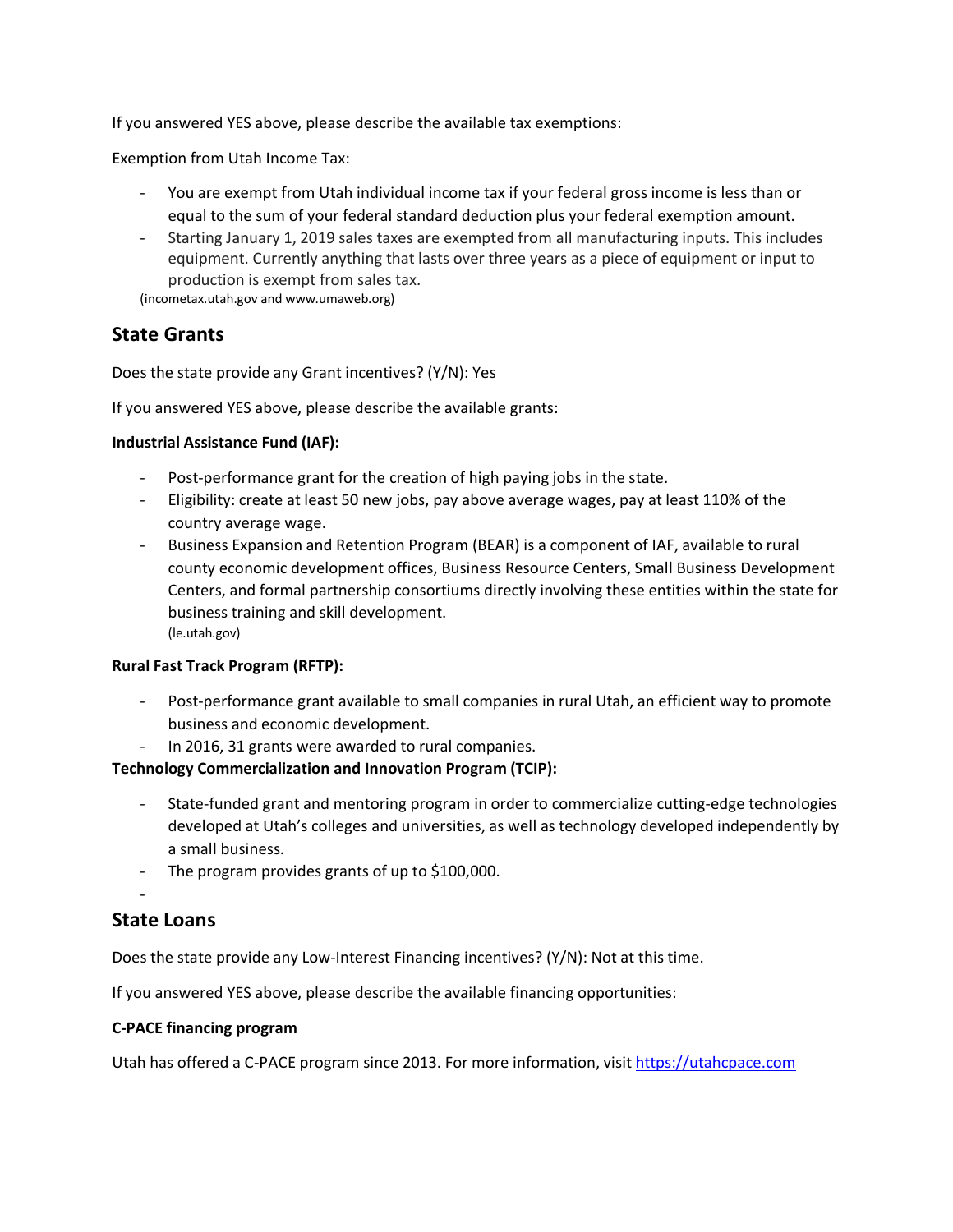## **Training Programs**

Does the state provide any Specialized Training Program incentives? (Y/N): Yes

If you answered YES above, please describe the available training programs:

**Custom Fit Training:** A flexible and customized training program, designed to provide Utah with a well trained workforce. Companies receive training consulting assistance and tuition aid. Grants may cover up to 50% of job training costs and are administered through Utah's community college system. (Eligibility details covered above under additional training programs).

## **Zoning**

Does the state provide any Special Zoning incentives? (Y/N): Yes

If you answered YES above, please describe the available special zoning opportunities:

### **Enterprise Zones:**

- Provides non-refundable tax credits to encourage businesses to create jobs in economically depressed rural areas by allowing tax credits for businesses locating or expanding in a designated Enterprise Zone.
- Income tax credits available in an Enterprise Zone: \$750 for each new full-time job and an additional \$500 for each new full-time job paying at least 125% of the county average wage, \$750 for each agriculture commodities-related job, and \$200 for providing health insurance for an employee.

#### **Recycling Market Development Zone (RMDZ):**

- Encourages businesses to use renewable products and recycle materials.
- Receive tax credits on purchases of equipment used in the manufacturing or recycling of renewables.

## **State Marketing and Promotions**

Does the state provide any Marketing and Promotional incentives? (Y/N): With the exception of our Office Tourism, not at this time.

If you answered YES above, please describe the available special marketing or promotional opportunities:

## **Innovation Centers**

Does the state have Innovation Centers or Additional Resource available for companies? (Y/N): Yes

If you answered YES above, please describe the available innovation centers or additional resources: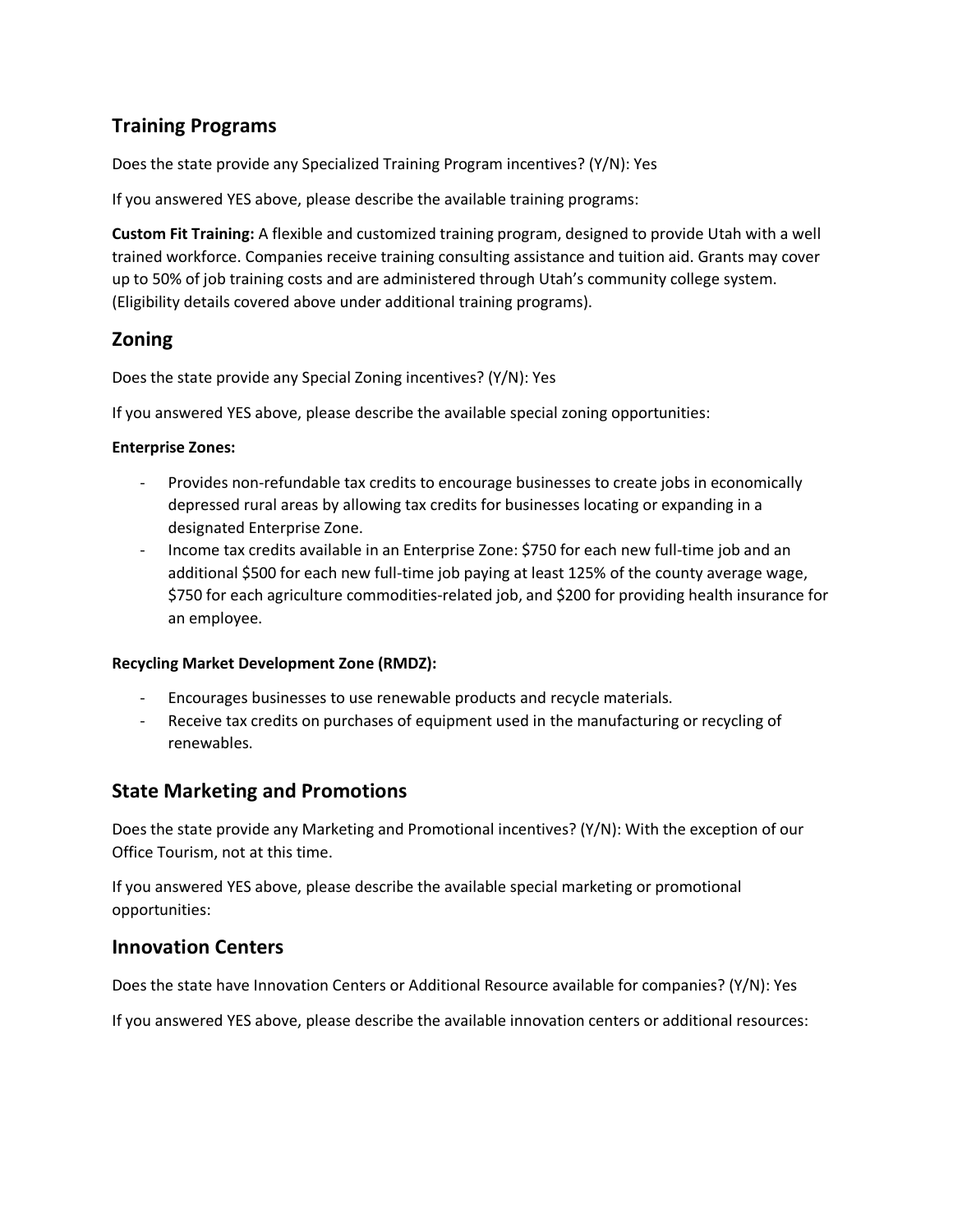### **Business Resource Centers (BRCs):**

- On site or over the phone consultations that provide services and assistance to help business growth.
- Partners at BRCs include the Small Business Development Center, Procurement Technical Assistance Centers, Manufacturers Extension Partnership, Service Corps of Retired Executives, and the Utah Science Technology and Research initiative.
- There are 15 BRCs through the state.

## **Incubators:**

- Throughout the state, private and non-profit incubators and co-working spaces are active.
- There are many options including Grow Utah, Church and State, Pando Labs, Impact Hub, and Salt Mine.

## **REGIONAL INFORMATION**

Many states have "regions" that specialize in certain industries such as automotive in Detroit or high tech in Silicon Valley. This section is to help you highlight these regions. If the state doesn't have any special regions please skip this page.

Please note that a "region" could be an area, county, city etc...

Utah has one of the most diversified state economies in the country (Hachman Index). The State of Utah has identified six industry clusters that are key to maintaining that diversity and driving further economic growth. These industries include:

- · Software/Information Technology
- · Financial Services
- · Life Sciences
- · Aerospace/Defense
- · Outdoor Products
- · Energy

A seventh vertical – food processing/manufacturing – is also well represented in Utah. While each of these industries is present throughout the state, they are somewhat concentrated in particular regions. Each region is fairly diverse with multiple industries present. In the discussion below, we will focus more on the industry clusters and less on the specific geographies.

## **SOFTWARE/IT - SILICON SLOPES**

Name of Region (This can include nicknames such as Silicon Valley): Silicon Slopes

Does this region have a designated web site? (Y/N): Yes

If you answered YES to the question above, what is the website: www.siliconslopes.com

Geographic Location Information (For example, Silicon Valley spans several major cities including San Jose, Cupertino and Palo Alto):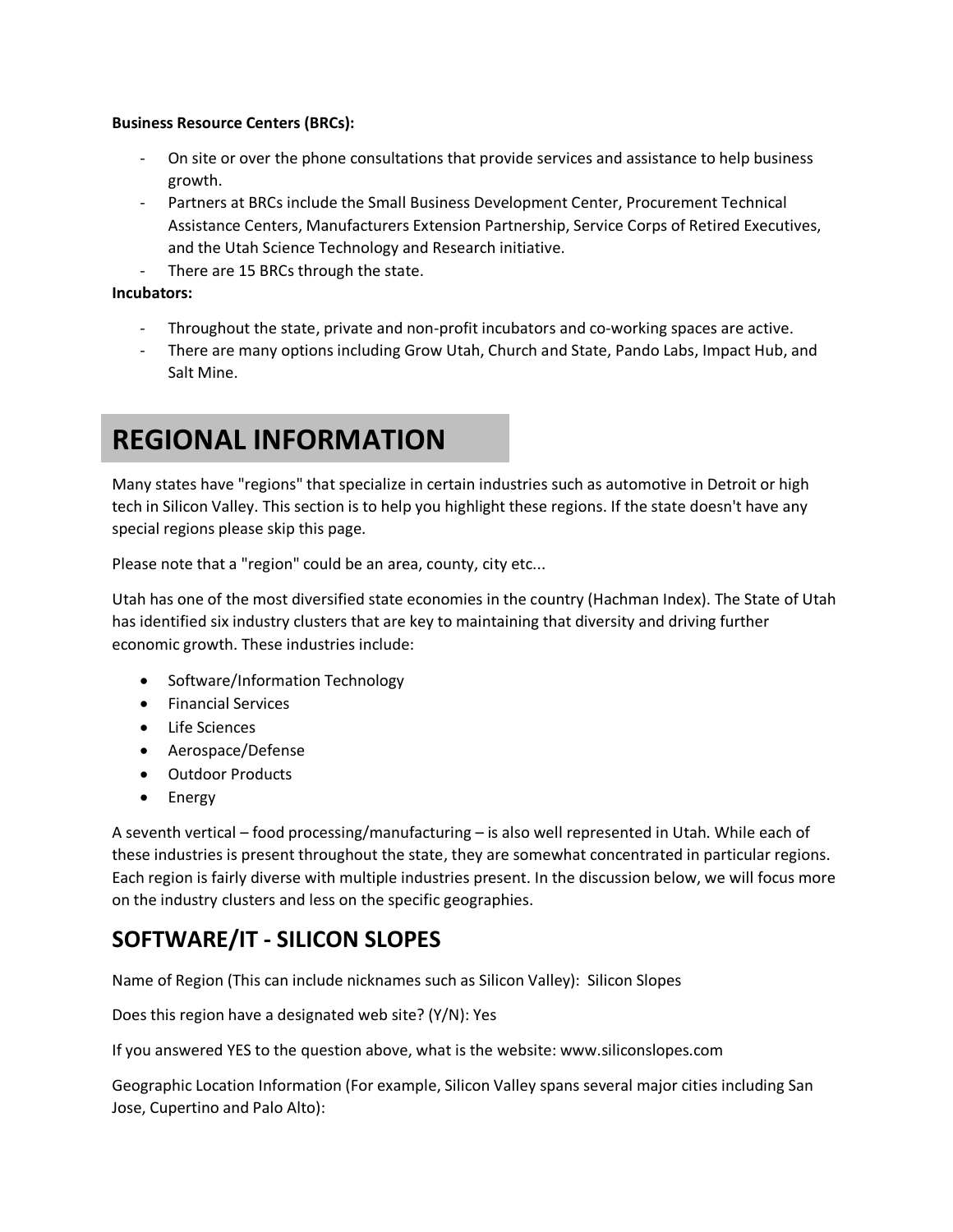Silicon Slopes includes Salt Lake City, Park City and Odgen, but is most heavily concentrated in Utah County (Provo/Orem metro) and the southern part of Salt Lake County. Major companies include Adobe, eBay, Dell EMC, BAE, L-3, and home-grown Pluralsight, Qualtrics, DOMO and InsideSales.

What industry or industries are prominent in this region?

· Software development · Computer and Electronic Products

What are some unique aspects of this region? *Could include information about transportation, education, weather etc...*:

- The entire Wasatch Front (the valley areas to the west of the Wasatch Range, from Ogden to Provo) is served by commuter rail, an international airport, and light rail in Salt Lake County.
- 11 major institutions offer programs related to Software and IT.

Are there any special programs or incentives for companies wanting to move to this region? (Y/N): Beside the state's EDTIF incentives, local incentives can be negotiated.

If you answer YES to the question above, please list the programs or incentives for this region if not already mentioned in the Incentives section:

Does this region offer site selection assistance? (Y/N) *Please describe programs and resources*: The nonprofit Economic Development Corporation of Utah offers pro-bono site selection support to interested companies.

If you answer YES to the question above, please list the contact information for the site selection assistance: Please visit www.edcutah.org.

Is there any extraordinary information that you would like to add about this region?

More than 4,500 software/IT companies in Utah employ more than 70.000 people.

https://www.huffingtonpost.com/entry/five-things-to-know-about-siliconslopes\_us\_5a2eb682e4b04cb297c2aed8

https://www.bigleap.com/utahs-best-brightest/

## **Financial Services**

Name of Region (This can include nicknames such as Silicon Valley): n/a

Does this region have a designated web site? (Y/N): No

If you answered YES to the question above, what is the website:

Geographic Location Information (For example, Silicon Valley spans several major cities including San Jose, Cupertino and Palo Alto):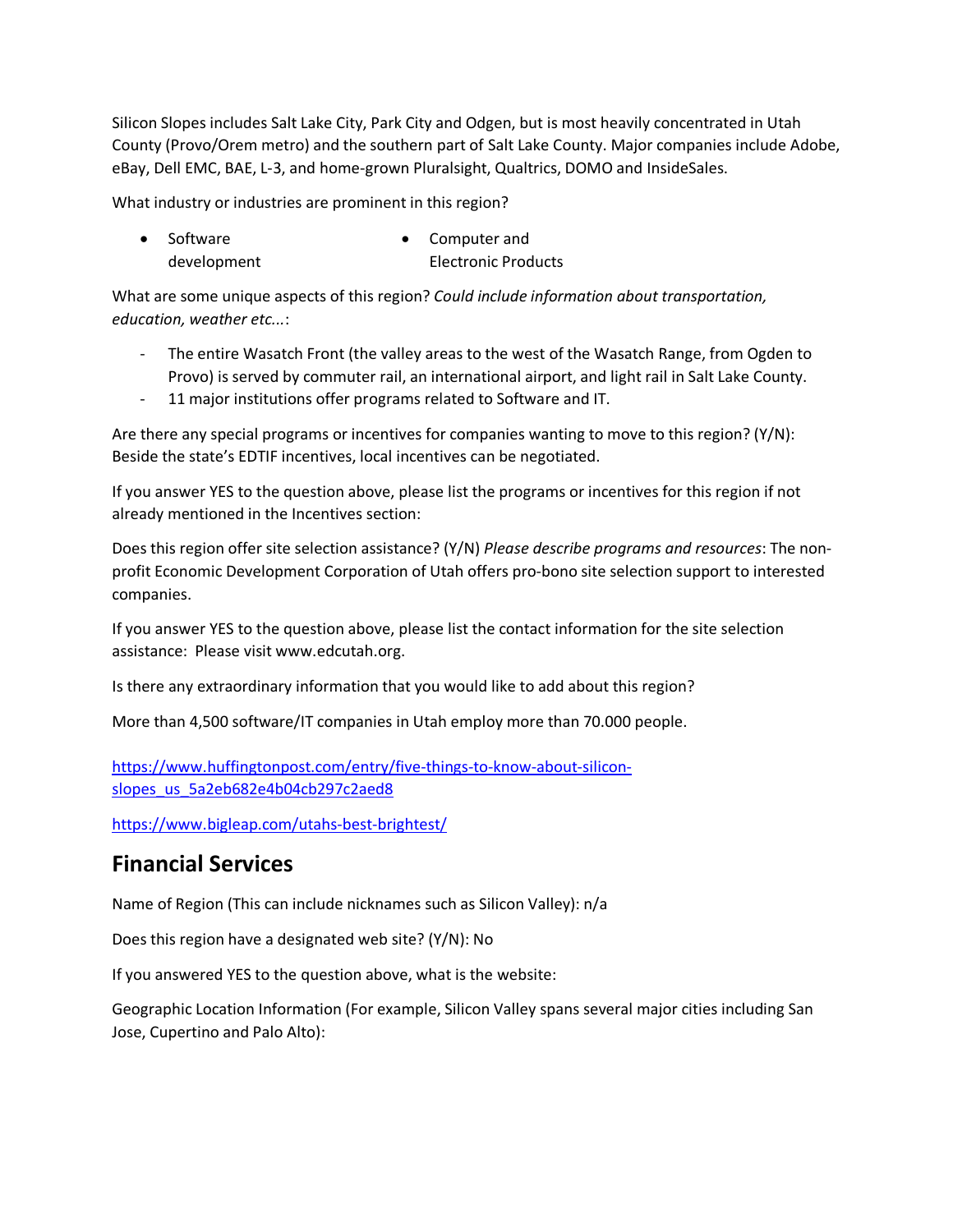Salt Lake City is the leading location of Utah's major financial institutions and fintech companies. These include Goldman Sachs (second largest North American office), Fidelity, Wells Fargo, JP Morgan Chase, American Express and emerging fintech companies such as Sofi and Earnest.

What industry or industries are prominent in this region?

• Financial services • Financial technology

What are some unique aspects of this region? *Could include information about transportation, education, weather etc...*:

- Salt Lake City is the central municipality in the Wasatch Front. It is home to the University of Utah, a Pac-12 research institution, as well as Westminster College.
- Utah Association of Financial Services promotes and strengthens the financial services industry.
- University Venture Fund provides college students with opportunities to be engaged in venture capital projects.
- The financial services industry has experienced employment growth of more than 23% in the past 5 years.
- Utah has 15 active banks with industrial loan charters.

Are there any special programs or incentives for companies wanting to move to this region? (Y/N): Beside the state's EDTIF incentives, local incentives can be negotiated.

If you answer YES to the question above, please list the programs or incentives for this region if not already mentioned in the Incentives section: Various

Does this region offer site selection assistance? (Y/N) *Please describe programs and resources*: The nonprofit Economic Development Corporation of Utah offers pro-bono site selection support to interested companies.

If you answer YES to the question above, please list the contact information for the site selection assistance: Please visit www.edcutah.org.

Is there any extraordinary information that you would like to add about this region?

The financial services industry in Utah employs more than 70,000 people.

Salt Lake City has a thriving arts, culture and food scene. It is home to a symphony orchestra, opera and ballet. It has several leading museums, and a plethora of restaurants and brew pubs.

## **Life Sciences**

Name of Region (This can include nicknames such as Silicon Valley): n/a

Does this region have a designated web site? (Y/N): Yes per the state's BioUtah industry association.

If you answered YES to the question above, what is the website: Please visit www.bioutah.org.

Geographic Location Information (For example, Silicon Valley spans several major cities including San Jose, Cupertino and Palo Alto):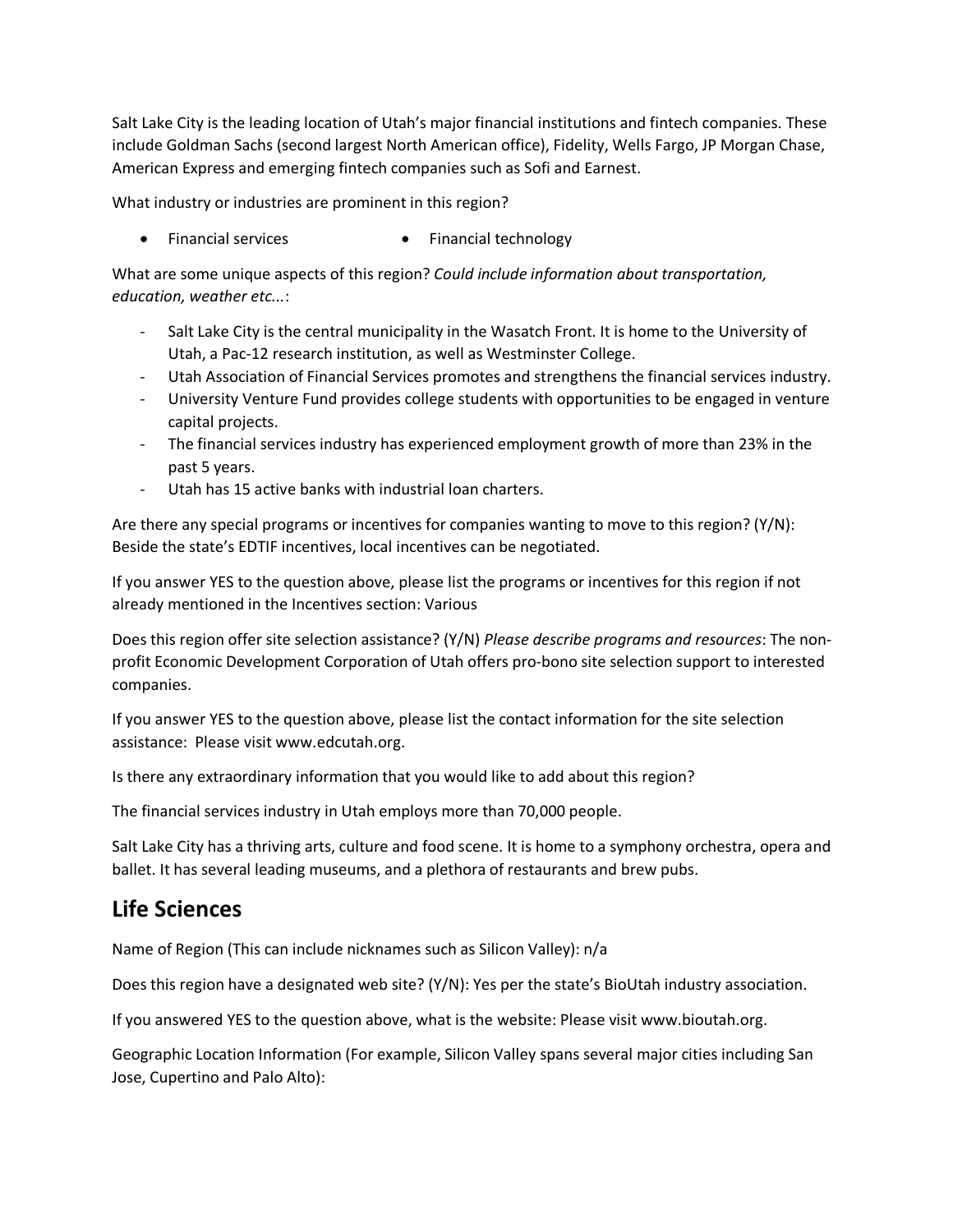Salt Lake City is the dominant location for life sciences in Utah.

What industry or industries are prominent in this region?

Biomedical **· Medical Device · Medical Device** manufacturing

What are some unique aspects of this region? *Could include information about transportation, education, weather etc...*:

The University of Utah is a major health and research center in the Intermountain West. It is home to the world-renowned Huntsman Cancer Institute.

Are there any special programs or incentives for companies wanting to move to this region? (Y/N): Yes

If you answer YES to the question above, please list the programs or incentives for this region if not already mentioned in the Incentives section: Please see the research tax credit described in a previous section.

In addition, GOED runs the Technology Commercialization and Innovation Program (TCIP), which provides competitive grants to small businesses and university teams to accelerate the commercialization of their innovative technologies. Life science entrepreneurs have made extensive use of this funding over several decades. This program helps companies secure non-dilutive funding at critical points in their funding and commercialization lifecycles, resulting in long-term success and economic development in the state.

Does this region offer site selection assistance? (Y/N) *Please describe programs and resources*: The nonprofit Economic Development Corporation of Utah offers pro-bono site selection support to interested companies.

If you answer YES to the question above, please list the contact information for the site selection assistance: Please visit www.edcutah.org

Is there any extraordinary information that you would like to add about this region?

A report released by the Kem C. Gardner Policy Institute at the University of Utah in August 2018 had these findings:

- 1. The life sciences industry totaled more than 1,000 companies, 42,800 direct jobs, \$7.6 billion in personal income, and \$13.0 billion in Gross Domestic Product (GDP) in the state in 2017.
- 2. Companies within the industry, directly and indirectly, contribute 5.9% of the states' personal income and 7.9% of its GDP in 2017.
- 3. Life sciences industry employees enjoy 40-50% higher average pay than Utah's average salary. The industry also, directly and indirectly, supports 6.7% of the state's employment.
- 4. From 2012 to 2017, Utah's life science industry had the most significant job growth among the top 20 states with the most abundant life science industries.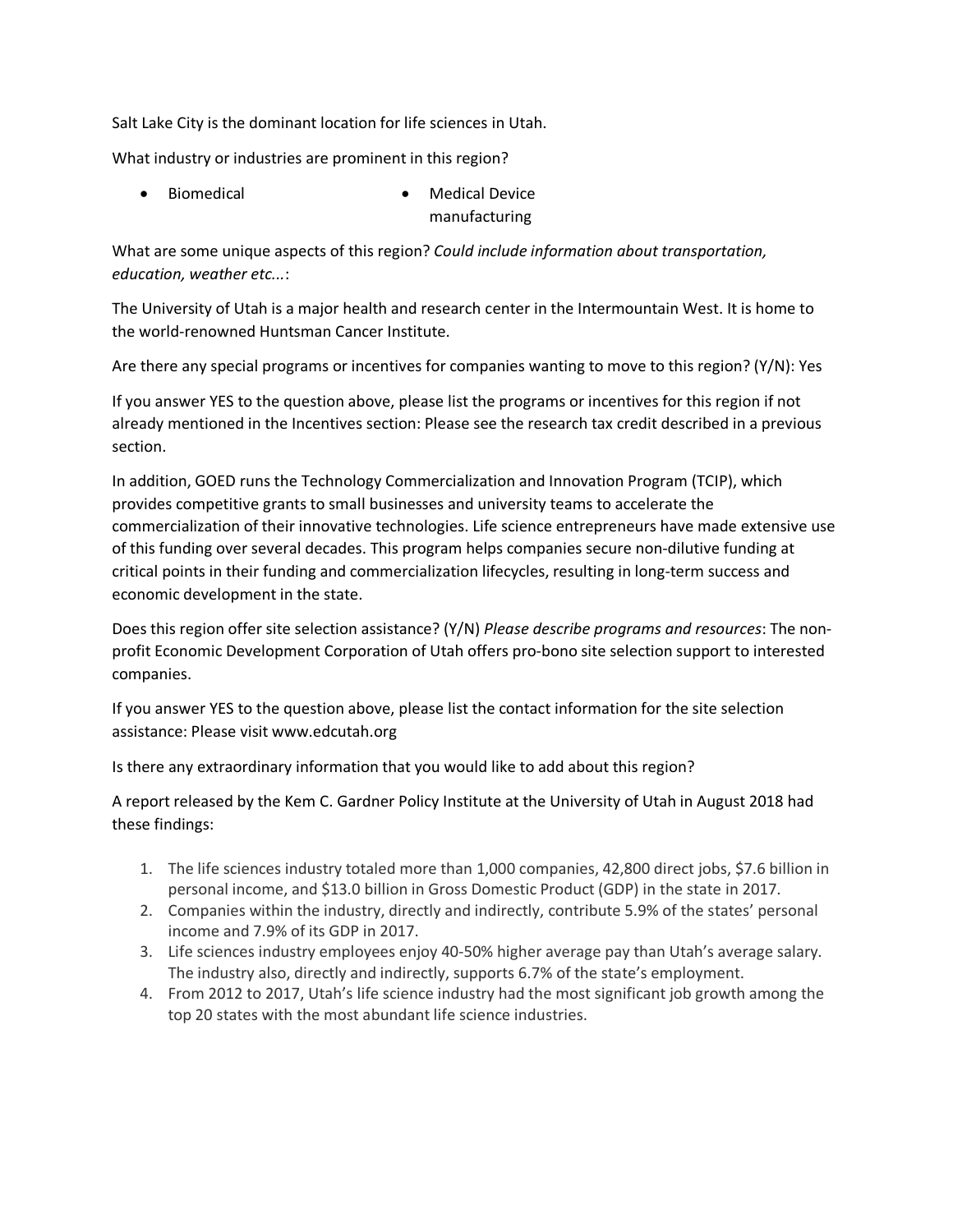## **Aerospace**

Name of Region (This can include nicknames such as Silicon Valley): n/a

Does this region have a designated web site? (Y/N): No

If you answered YES to the question above, what is the website:

Geographic Location Information (For example, Silicon Valley spans several major cities including San Jose, Cupertino and Palo Alto):

Aerospace in Utah is primarily located in and around Ogden, near the Hill Air Force Base, and the Salt Lake valley. Key companies include Boeing, Northrop Grumman/Orbital ATK, Albany, Kihomac, Janicki, L-3 Communications, BAE, Hexcel, Duncan Aviation and others. In Cedar City (Southern Utah), Syberjet has manufacturing operations.

What industry or industries are prominent in this region?

• Aerospace • Defense

What are some unique aspects of this region? *Could include information about transportation, education, weather etc...*:

- Utah Aerospace Pathways program provides training for high school students in aerospace manufacturing.
- Advanced Composites Working Group meets quarterly to address issues facing the industry.
- The Utah Advanced Materials and Manufacturing Initiative (UAMMI) brings together public, private, community, industry and education partners to assure growth and sustainability of Utah's advanced material and manufacturing industry.

Are there any special programs or incentives for companies wanting to move to this region? (Y/N): Beside the state's EDTIF incentives, local incentives can be negotiated.

If you answer YES to the question above, please list the programs or incentives for this region if not already mentioned in the Incentives section:

Does this region offer site selection assistance? (Y/N) *Please describe programs and resources*: The nonprofit Economic Development Corporation of Utah offers pro-bono site selection support to interested companies.

If you answer YES to the question above, please list the contact information for the site selection assistance: Please visit www.edcutah.org.

Is there any extraordinary information that you would like to add about this region?

Utah is one of the top states for aerospace and defense with an employment base of more than 32,000 people. In addition, the advanced composites sector employs more than 13,000.

In May 2018, The Society for the Advancement of Material and Process Engineers North America (SAMPE NA) honored the Utah Governor's Office of Economic Development with the Delmonte Award for Excellence for their development of the Utah Aerospace Pathways program.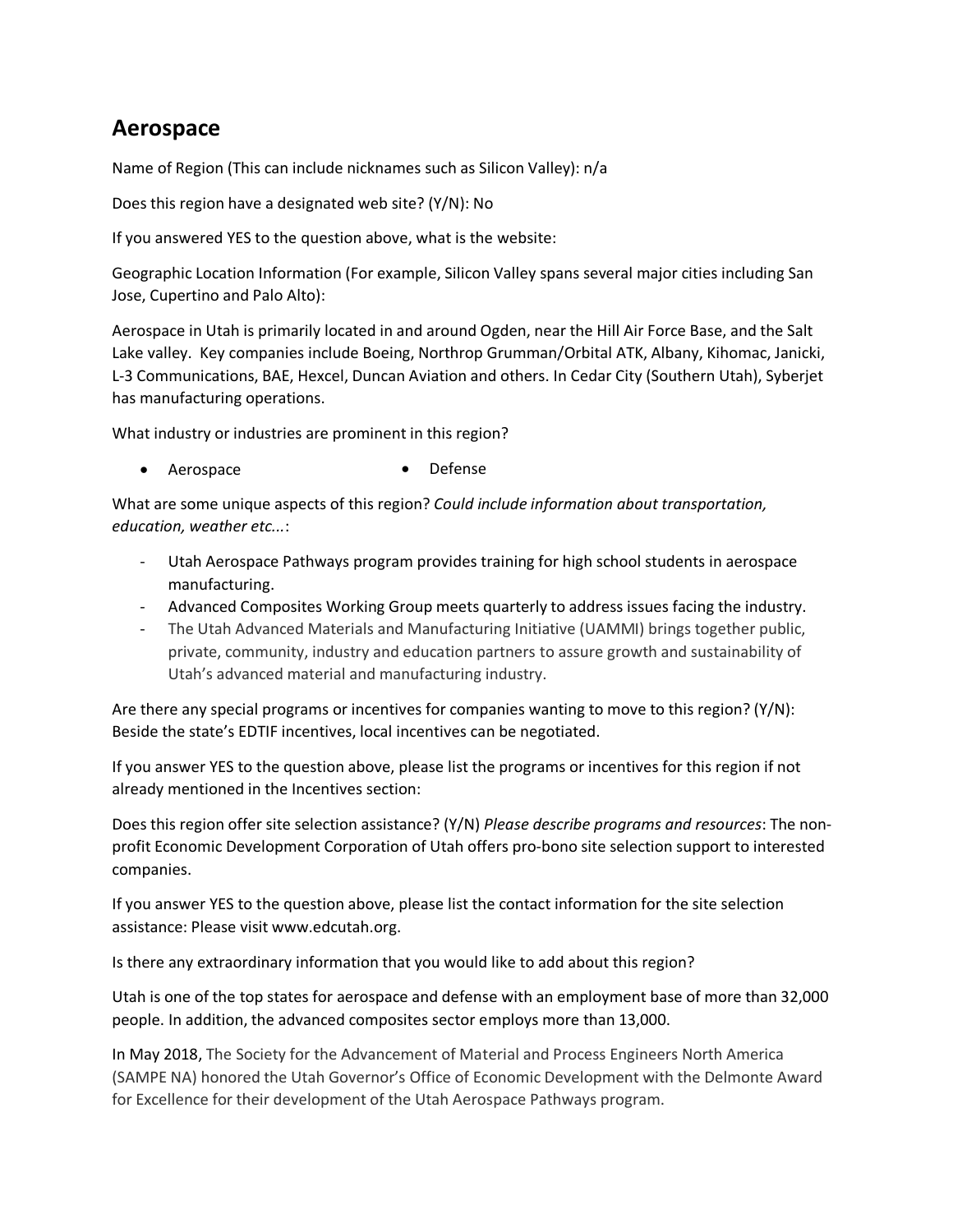## **Outdoor Products**

Name of Region (This can include nicknames such as Silicon Valley): n/a

Does this region have a designated web site? (Y/N): No

If you answered YES to the question above, what is the website:

Geographic Location Information (For example, Silicon Valley spans several major cities including San Jose, Cupertino and Palo Alto):

The outdoor products industry cluster is predominantly located throughout Ogden, Park City, and Salt Lake City, where more than 200 leading outdoor products companies call Utah home. Utah manufacturers produce a wide range of products – from skis, basketball standards, kayaks, paddle boards, composite bicycle rims, tents, backpacks, camp stoves and more.

What industry or industries are prominent in this region?

| • Apparel | Toys or Children's | • Other: Consumer |
|-----------|--------------------|-------------------|
| Equipment | Products           | products          |

What are some unique aspects of this region? *Could include information about transportation, education, weather etc...*:

- With numerous mountain ranges, rivers, lakes, wildlife, and many ski resorts including the largest in North America, this area is an unbelievable outdoor product-testing facility.
- Utah's higher education institutions offer degree programs in outdoor recreation management, outdoor product design, and tourism management.

Are there any special programs or incentives for companies wanting to move to this region? (Y/N): Beside the state's EDTIF incentives, local incentives can be negotiated.

If you answer YES to the question above, please list the programs or incentives for this region if not already mentioned in the Incentives section:

Does this region offer site selection assistance? (Y/N) *Please describe programs and resources*: The nonprofit Economic Development Corporation of Utah offers pro-bono site selection support to interested companies.

If you answer YES to the question above, please list the contact information for the site selection assistance: Please visit www.edcutah.org.

Is there any extraordinary information that you would like to add about this region?

Utah is recognized nationally as one of the greatest states in the nation for outdoor sports and recreation – home to five national parks and a combined 45 heritage, scenic, and recreation state parks.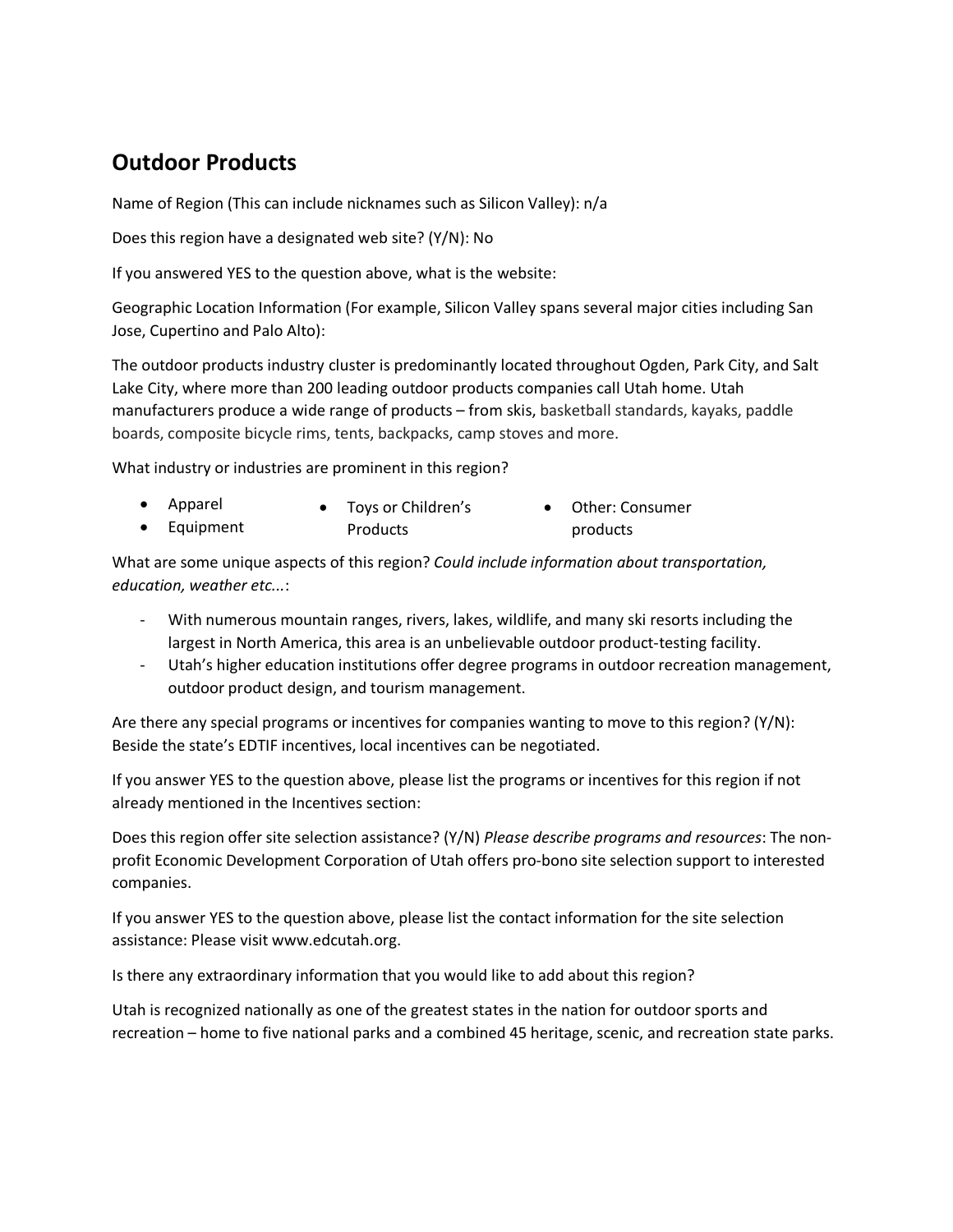# **Energy**

Name of Region (This can include nicknames such as Silicon Valley): n/a

Does this region have a designated web site? (Y/N): Yes

If you answered YES to the question above, what is the website: Please visit energy.utah.gov.

Geographic Location Information (For example, Silicon Valley spans several major cities including San Jose, Cupertino and Palo Alto):

Fossil fuels are mainly located in the Uinta Basin near Vernal and central Utah near Price, while wind and solar energy are primarily in the Southern and Central Utah areas.

What industry or industries are prominent in this region?

· Oil and Gas · Wind

· Solar

· Geothermal

What are some unique aspects of this region? *Could include information about transportation, education, weather etc...*:

Utah is an energy-exporting state with significant crude oil, natural gas, and coal resources. In addition, Utah is the no. 4 state in terms of the percentage of in-state utility scale solar power generation (5%). For more information, visit energy.utah.gov.

Are there any special programs or incentives for companies wanting to move to this region? (Y/N): Yes

If you answer YES to the question above, please list the programs or incentives for this region if not already mentioned in the Incentives section:

The Office of Energy Development (OED) offers solar tax credits that can be applied to both residential and commercial installations utilizing solar photovoltaic technologies. The tax credit is divided into two types of incentives - The Investment Tax Credit (ITC) and the Production Tax Credit (PTC).

OED offers an array of tax credits within the renewable and alternative energy sectors utilizing solar photovoltaic, solar thermal, wind, geothermal, hydro, biomass, and other technologies. In addition, the High Cost Infrastructure Tax Credit (HCITC) supports investments in energy delivery systems, water delivery systems, road improvement and railroads.

In addition, OED offers financing and loan options for energy efficiency, renewable energy, water conservation projects for commercial and public buildings through Commercial Property Assessed Clean Energy (C-PACE) and U-SAVE Energy Efficiency Fund.

Does this region offer site selection assistance? (Y/N) *Please describe programs and resources*: The non-profit Economic Development Corporation of Utah offers pro-bono site selection support to interested companies.

If you answer YES to the question above, please list the contact information for the site selection assistance: Please visit www.edcutah.org.

Is there any extraordinary information that you would like to add about this region?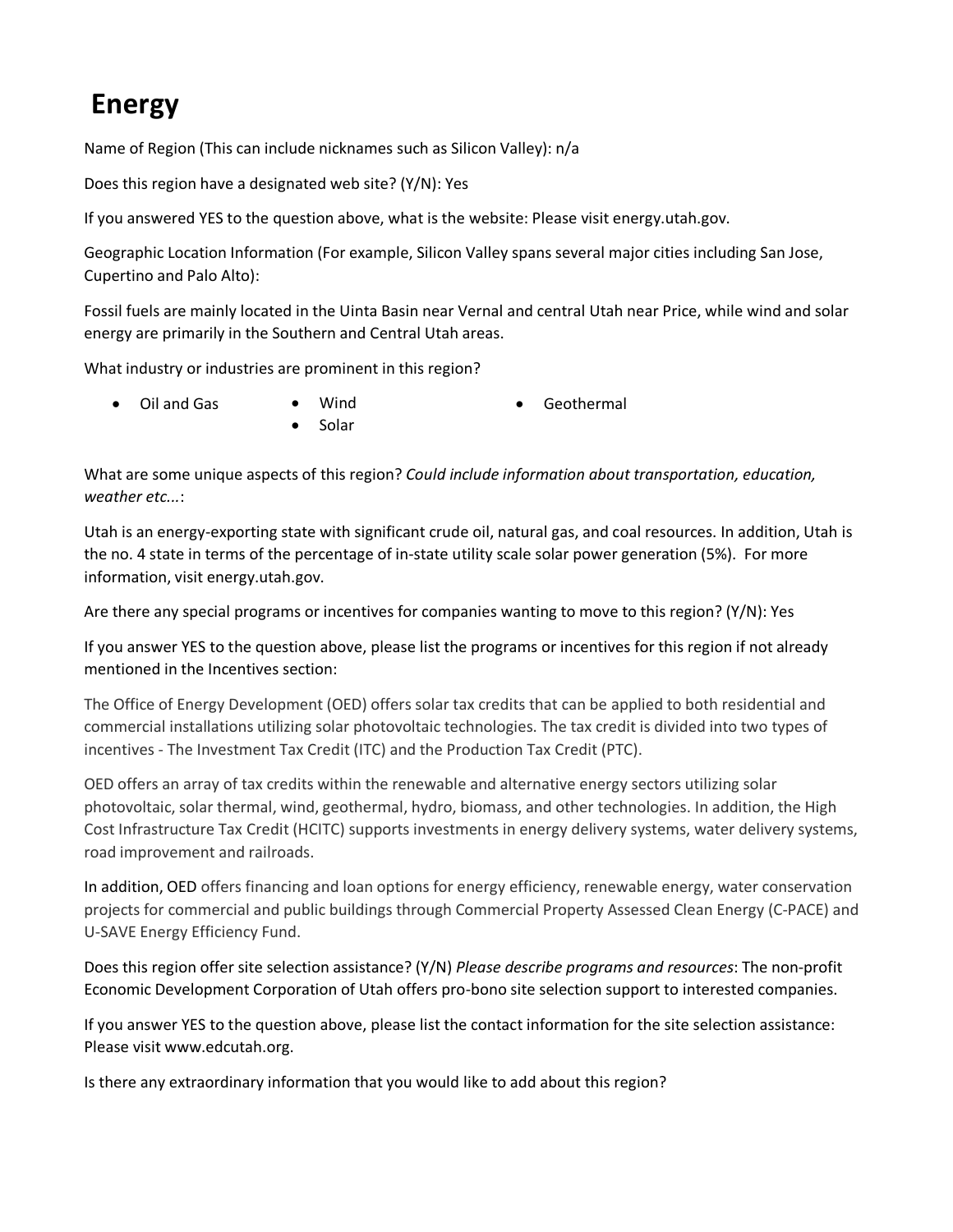The solar resource in Utah is simply world class. This has been established in multiple studies and government actions including the Western Renewable Energy Zones report, the Utah Renewable Energy Zones reports and most recently by the Department of the Interior's designation of three Solar Energy Zones in the state. To date solar in Utah has been distributed in nature, meaning that it has typically taken the form of 1kW-1.5MW installations on homes and businesses to offset their load. It's an exciting time for solar in Utah!

The wind resource in Utah has been developed to a greater extent than solar, and the state boasts two successful wind projects, a 19 MW project in Spanish Fork, and a 306 MW project near Milford. While the highvalue wind resources are concentrated in the southwest portion of the state including, among others, Millard, Beaver, and Iron Counties, there are smaller pockets of prime wind resource scattered throughout the state, particularly in San Juan and Box Elder Counties, but also in isolated canyon mouths, ridges and other sites where dramatic topography produces valuable resource.

Utah is one of just a half-dozen or so states with a developable utility-scale geothermal resource, and currently is ranked no. 4 with respect to total geothermal production, with about 70MWs of nameplate capacity installed as of the end of 2013. OED's partners at the Utah Geological Survey have extensively mapped the states geothermal potential, and it is immense; however, given the high cost of exploratory drilling necessary to "prove" the resource, Utah can expect to see cautious, if steady growth in this unique baseload renewable resource.

## **Food Processing/Manufacturing**

Though not designated as a strategic cluster, food processing/manufacturing is another important industry vertical with examples across the state. Dannon, Nestle, Honeyville, Americold and Litehouse Foods have had long-term or expanding presences in Utah. Utah's oldest continuously operating company – Central Milling – is a flour processor in the city of Logan.

# **AMERICAN MADE LABEL REQUIREMENTS**

Federal Trade Commission oversees "Truth in Advertising" regulations including promotion or disclosure of products displaying "Made in USA" labeling. FTC requires products advertised as "Made in USA" be "all or virtually all" made in the U.S. "all or virtually all" means the product should contain no – or negligible – foreign content.

## **Made In USA Requirements**

Does the state have any specific requirements for labeling products "Made in USA"? (Y/N): No

If you answered YES to the question above, what are the requirements for labeling products "Made in USA":

Is there pending legislation regarding these requirements? (Y/N): No

If you answered YES to the question above, please describe the proposed legislation including the bill number:

## **Made In YOUR STATE Requirements**

Does your state have any specific requirements for labeling products "Made in YOUR STATE"? (Y/N):